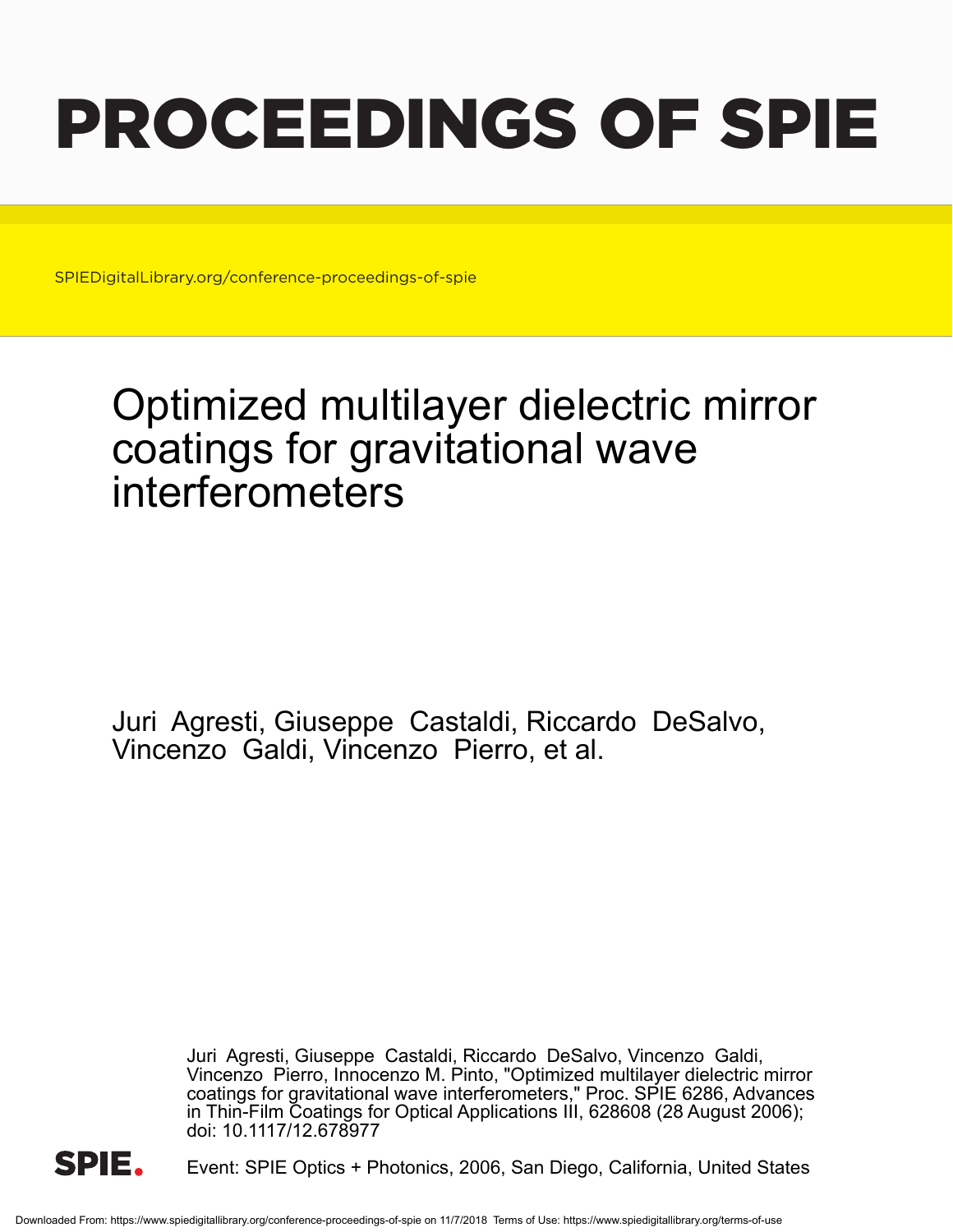### **Optimized multilayer dielectric mirror coatings for gravitational wave interferometers**

Juri Agresti<sup>a,b</sup>, Giuseppe Castaldi<sup>c</sup>, Riccardo DeSalvo<sup>a</sup>, Vincenzo Galdi<sup>c</sup>, Vincenzo Pierro *<sup>c</sup>* , and Innocenzo M. Pinto *<sup>c</sup>*

*a* LIGO Laboratory, California Institute of Technology, Pasadena, CA 91125, USA; <sup>*b*</sup> Department of Physics, University of Pisa, I-56127, Pisa, Italy;<br><sup>*c*</sup> Waves Group Department of Engineering, University of Sannia, L82100, Be  $\epsilon$  Waves Group, Department of Engineering, University of Sannio, I-82100, Benevento, Italy

#### **ABSTRACT**

The limit sensitivity of interferometric gravitational wave antennas is set by the thermal noise in the dielectric mirror coatings. These are currently made of alternating quarter-wavelength high/low index material layers with low mechanical losses. The quarter-wavelength design yields the maximum reflectivity for a fixed number of layers, but *not* the lowest noise for a prescribed reflectivity. This motivated our recent investigation of *optimal* thickness configurations, which guarantee the lowest thermal noise for a targeted reflectivity. This communication provides a compact overview of our results, involving *nonperiodic genetically-engineered* and *truncated periodically-layered* configurations. Possible implications for the advanced Laser Interferometer Gravitational wave Observatory (LIGO) are discussed.

**Keywords:** Multilayer coatings, dielectric mirrors, gravitational waves, interferometers, thermal noise.

#### **1. INTRODUCTION**

Interferometric gravitational wave (GW) detectors like LIGO,<sup>1</sup> VIRGO,<sup>2</sup> GEO,<sup>3</sup> and TAMA<sup>4</sup> are very-long-baseline optical interferometers featuring multilayer dielectric mirrors. These consist of a suitable number of alternating layers of high- and low-refractive-index materials, successively grown by ion-sputtering starting off a substrate (the mirror body). Bulk (fused)  $SiO<sub>2</sub>$  (silica) is presently in use for the mirror body, in view of its very low thermal noise (TN); ionsputtered  $SiO<sub>2</sub>/Ta<sub>2</sub>O<sub>5</sub>$  (tantala) are used for the low- and high-index coating layers, in view of their mild mechanical and optical losses and good dielectric contrast. 5

The mirror reflectivity determines the cavity finesse (i.e., loosely speaking, the effective interferometer arm-length) and should be accordingly kept as high as possible. On the other hand, the overall limit sensitivity of the instrument is bounded by the noise floor,\*\* which, in the most interesting observational frequency band (between ∼30 and ∼300 Hz), is dominated by the Brownian TN of the mirror coating<sup>+</sup> (internal friction in the coating layers), in all presently operating (and possibly future) interferometers.<sup>7,8</sup>

All interferometers presently in operation use quarter-wavelength (QWL) coating designs, which are known (Bragg theorem) to be *optimal*, in the sense that they yield the *largest reflectivity* for any fixed number of layers (or, equivalently, the smallest number of layers for any prescribed reflectivity). However, QWL coatings *do not* yield the minimum TN for a prescribed reflectivity, and hence are not optimal for GW interferometers, where the quantity that should be maximized is the *visibility distance* of the instrument.

This paper addresses the above optimization problem, and is organized as follows. In Section 2, we outline our working model for the multilayer mirror reflectivity and TN. In Section 3, we present several examples of optimized coatings, starting from *nonperiodic genetically-engineered* configurations and subsequently focusing on *periodic stacked-doublet* multilayers (with possible *tweaking* of the terminal layers), and compare them with the standard QWL syntheses. Conclusions and recommendations follow in Section 4.

 $\overline{a}$ 

A terminating half-wavelength low-index layer (cap) is also added, for protective purposes.

<sup>\*\*</sup> A numerical code for computing the LIGO noise curves is available at http://www.ligo.mit.edu/bench/bench.html  $+$  An introductory discussion of the various TN components in the mirrors can be found in Ref. 6.

Advances in Thin-Film Coatings for Optical Applications III, edited by Michael J. Ellison, Proc. of SPIE Vol. 6286, 628608, (2006) · 0277-786X/06/\$15 · doi: 10.1117/12.678977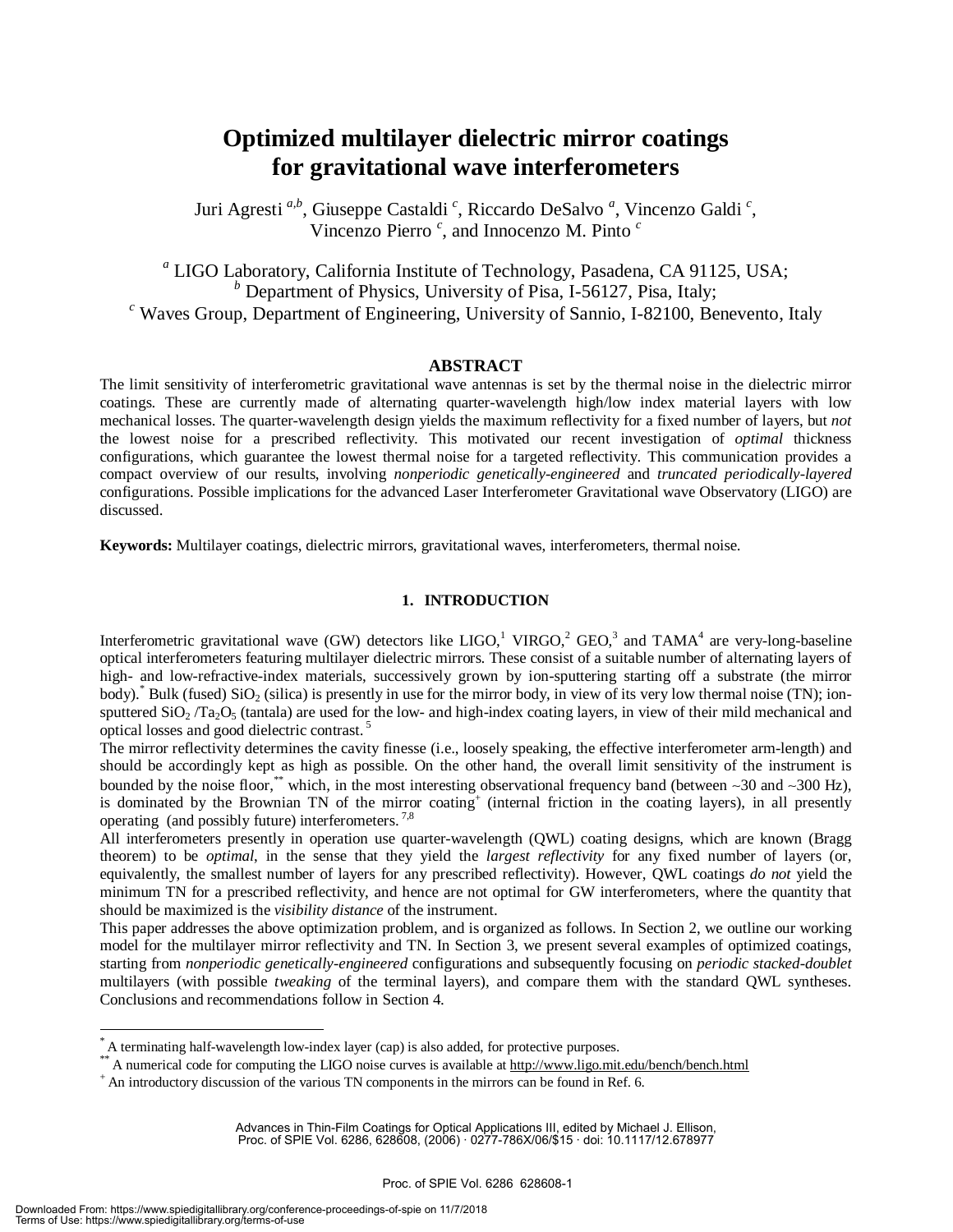#### **2. BACKGROUND**

#### **2.1. Multilayer Coating Reflectivity**

We consider a planar multilayer dielectric coating composed of stacked homogeneous layers illuminated by a normallyincident plane wave, with implied time-harmonic dependence  $\exp(i\omega t)$ . The transmission matrix for the *m*-th dielectric layer, relating the (complex) electric and magnetic field amplitudes *E* and *H* at its terminal planes, labeled by suffixes *m* and  $m + 1$ , can be written as <sup>9</sup>

$$
\begin{bmatrix} E_m \\ Z_0 H_m \end{bmatrix} = \begin{bmatrix} \cos \delta_m & n_m^{-1} \sin \delta_m \\ n_m \sin \delta_m & \cos \delta_m \end{bmatrix} \cdot \begin{bmatrix} E_{m+1} \\ Z_0 H_{m+1} \end{bmatrix}, \ m = 1, 2, ..., N,
$$
 (1)

where  $\delta_m$  and  $n_m$  denote the phase thickness and refraction index of the layer, respectively, and  $Z_0 = \sqrt{\mu_0/\epsilon_0}$  is the vacuum characteristic impedance. The input reflection coefficient of the multilayer is obtained by chain-multiplying the transmission matrices of its layers, starting from the substrate surface (where  $E_y = n_s^{-1} Z_0 H_y$ ,  $n_s$  being the substrate refractive index), so as to obtain the input impedance  $Z_i$  of the coating at mirror-vacuum interface  $(m=1)$ . The reflection coefficient is then simply <sup>9</sup>

$$
\Gamma = \frac{Z_0 - Z_i}{Z_0 + Z_i}.\tag{2}
$$

The above formalism can be easily generalized to the case of *oblique incidence*, via the introduction of (polarizationdependent) "transverse" wave-impedances and refractive indexes<sup>9</sup>.

For (truncated) periodic coatings made of cascaded identical cells, the transmission matrix describing the *unit cell*,

$$
\begin{bmatrix} E_m \\ Z_0 H_m \end{bmatrix} = \begin{bmatrix} A & B \\ C & D \end{bmatrix} \begin{bmatrix} E_{m+1} \\ Z_0 H_{m+1} \end{bmatrix},
$$
\n(3)

can likewise be written as the (ordered) product of the transmission matrices representing its component layers. For these configurations (see also Section 3.2 below), a major role is played by the eigenvalues of the above transmission matrix, which are most conveniently written as exponentials, i.e.,

$$
\frac{E_{m+1}}{E_m} = \frac{H_{m+1}}{H_m} = \exp \xi,
$$
\n(4)

where  $\xi$  is the Bloch characteristic exponent (BCE), <sup>10</sup> which is obtained by solving

$$
\cosh \xi = \frac{A+D}{2}.\tag{5}
$$

In the absence of optical losses, this equation admits two (either real or purely imaginary) solutions differing only by sign. A lossless infinite periodic structure exhibits an infinite sequence of alternating frequency bands where propagation is either allowed (transmission-bands) or forbidden (reflection-bands, or band-gaps), according to whether its BCE is either purely imaginary or purely real. The larger  $|Re(\xi)|$ , the better will a (lossless) truncated-periodic coating made of cascaded identical cells behave as a mirror.

#### **2.2. Coating Thermal Noise**

The coating TN power spectral density (PSD) may be well approximated  $11$  by a weighted sum over the thicknesses of the two materials: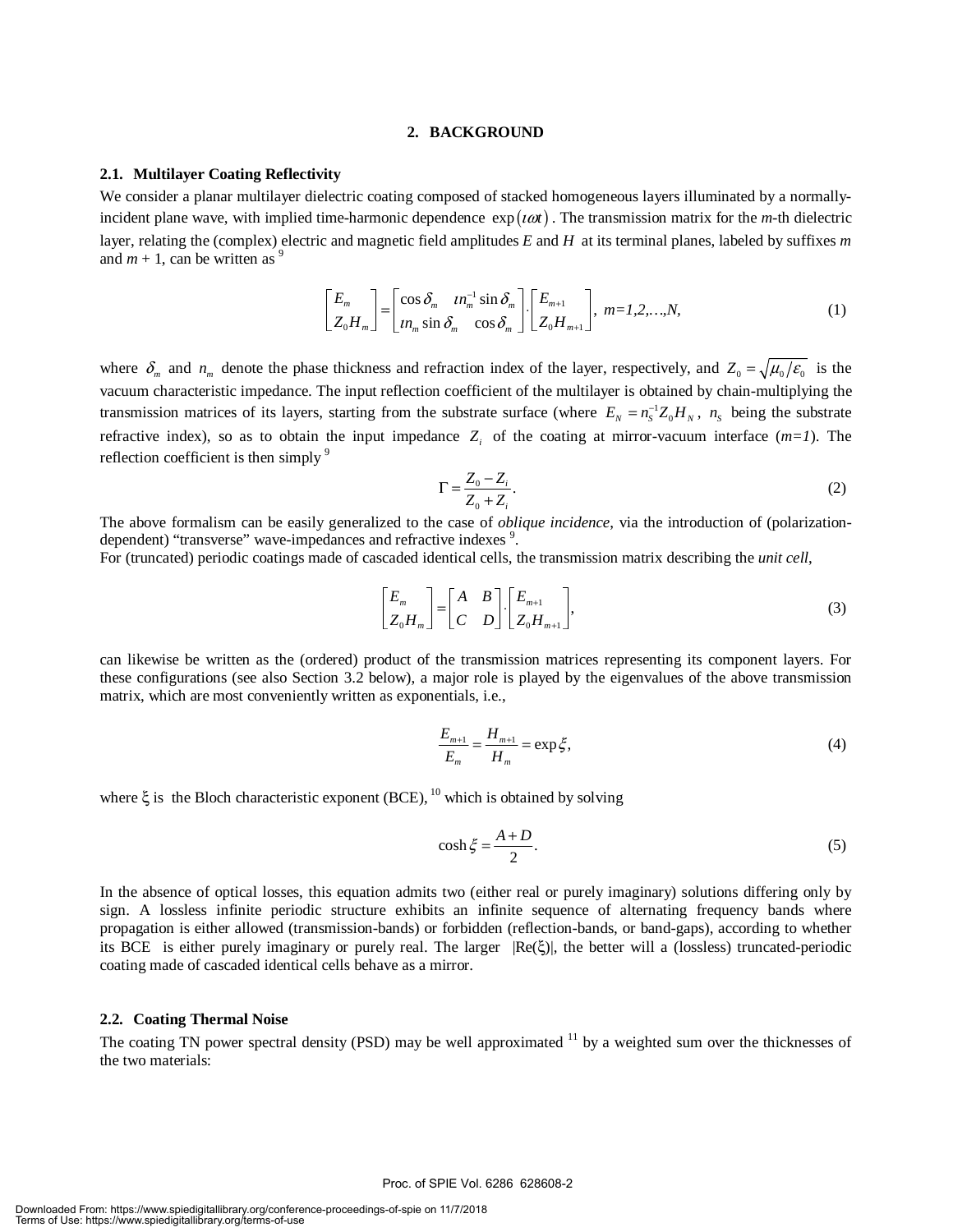$$
\overline{v} = C \left( S_T + \gamma^{-1} S_S \right),\tag{6}
$$

where  $S_T$ ,  $S_S$  are the total (physical) thicknesses of the high/low index coating materials, respectively, *C* is a (dimensional) constant, and  $\gamma$  is the ratio between their (specific) mechanical noises. Equation (6) can be obtained starting from the rigorous coating TN PSD representation obtained in Refs. 12,13. The specific noise ratio  $\gamma$  in (6) is of the order of  $Y_T \phi_T / Y_S \phi_S$ ,  $Y_{T,S}$  and  $\phi_{T,S}$  being the Young moduli and mechanical loss-angles, respectively, of the tantala and silica.

Loss angle measurements are unfortunately affected by relatively large uncertainties, related both to the measurement procedure (perhaps Poissonian-distributed) and to technological repeatability (perhaps Gaussian-distributed). Uncertainties also exist for the coating *Y<sub>T,S</sub>* values, which are presently approximated by the corresponding bulk material values. A sensible systematic difference between the silica loss angle values in Ref. 13 as compared to Ref. 12 is also noted, mainly as an effect of more accurate numerical modeling. The value of  $\gamma$  to be used in (6) is thus rather uncertain. The results presented in this paper are based on the representative conservative assumption  $\gamma = 10$ , for plain silica/tantala coatings.

#### **3. OPTIMIZED COATINGS**

#### **3.1. Genetically-Engineered Configurations**

Genetic algorithms (GAs) are credited as among the most robust and reliable no-derivative *global-optimization* tools available, for problems of moderate size (up to a few tens unknowns).14 In particular, GAs allow:

- To accommodate *multi-objective* and/or *multiple constraint* prescriptions, even non-differentiable ones, combining continuous (e.g., the layers thicknesses) as well as discrete (e.g., the number of layers) optimization parameters;
- To adopt a *controlled ignorance* attitude (using *a minimum* of *a priori* assumptions on the form of the sought solutions), and to obtain hints about this latter upon inspection of the outcomes.

GAs have proven as effective tools for synthesizing general (e.g., multi-dielectric) reflective coatings, featuring several *heterogeneous* (e.g., technological) design constraints, with multiobjective (e.g., multiple wavelength) optimization targets.15 We implemented a GA engine based coating optimization (FORTRAN) code. The PIKAIA engine by P. Charbonneau 16 was chosen in view of its free availability, as well as its updated, flexible and well-documented architecture.<sup>17</sup> We performed a series of numerical experiments using the above GA code, first for the simplest case where the (absolute) reflection coefficient is maximized for a fixed number of layers, and a prescribed upper bound for the total amount of tantala in the coating (see, e.g., Fig. 1 and Table I), and then for the more realistic case where the silica losses are taken into account and the overall noise is constrained instead. The following common features were observed in the genetically evolved "solutions":

- As the number of generations is increased, the centermost part of the GA-optimized coatings exhibits a neat tendency to become a cascade of *almost identical* doublets, whose (total) optical lengths cluster around  $\lambda/2$ ;
- Sensible deviations from the above are mostly confined among the terminal coating layers;
- The coating reflection coefficient is maximum when the whole allowed amount of tantala is used;
- The number of generations needed for GA to "converge" is a steeply increasing functions of the problem size.

The above findings led us to investigate the performance of coatings composed of cascaded identical multiplets of relatively small size.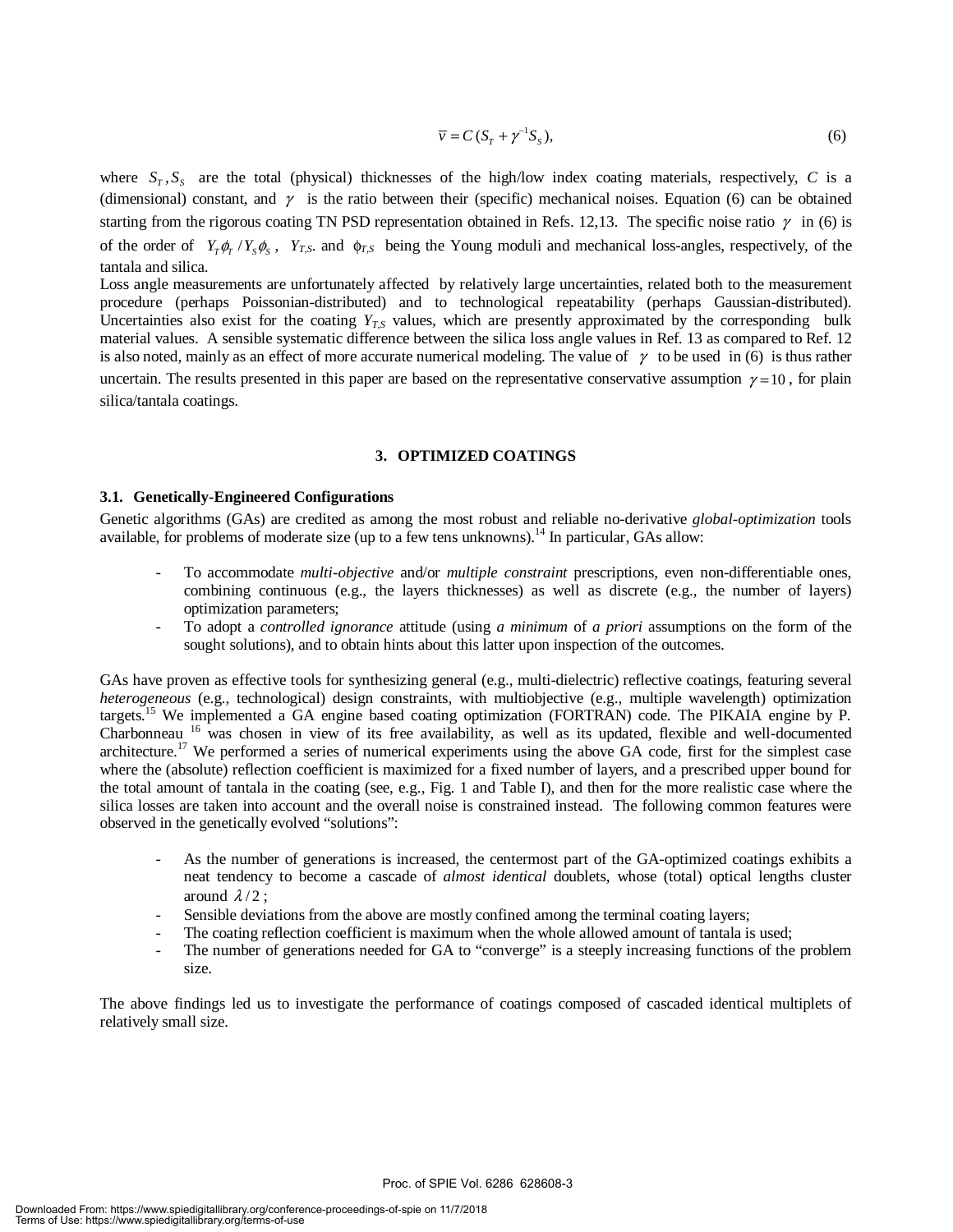

**Figure 1.** Genetically engineered mirror prototype (best design after  $10^5$  GA generations). Design goals: Transmissivity  $1 \times 10^{2} \le 25$  $1 - |\Gamma|^2 \le 15$  ppm; tantala thickness  $\le 80\%$  of the amount used in standard QWL design with closest reflectivity.

|                               | QWL1    | GA      | QWL2    |
|-------------------------------|---------|---------|---------|
| # of layers<br>(cap included) | 36      | 44      | 28      |
| $1- \Gamma ^2$ [ppm]          | 16.20   | 14.91   | 235.46  |
| $S_T$ [nm]                    | 2359.43 | 1815.61 | 1835.11 |
| $S_S$ [nm]                    | 5839.41 | 7033.01 | 4582.46 |
| <b>Relative PSD</b>           | 1.17    |         | 0.91    |

**Table I.** Comparison between GA-optimized prototype in Fig. 1 and nearest QWL designs in terms of reflectivity (QWL1) or tantala content (QWL2).

#### **3.2. Stacked Doublet Coatings**

Stacked doublet coatings are the most natural generalization of the standard QWL designs. For optically lossless cascaded-multiplet coatings one can prove that the (absolute) coating reflection coefficient converges to unity as the total number of doublets increases without bound, *irrespective* of the refraction indexes of the terminating media (mirror substrate, vacuum), in the stop-bands of the single multiplet transmission matrix. The *rate* of this convergence is ruled by the BCE in (6) (the larger the BCE, the faster the convergence). Remarkably, one can verify that if only two different refractive media are used, it is impossible to design a 2*M*-layer multiplet featuring either a larger BCE value with the same TN, or a smaller TN with the same BCE value, as compared to *all* multiplets consisting of *M* equal cascaded doublets. Thus, *no* cascade of *K* equal 2*M*-layer multiplets can outperform (in the above sense) *some* cascade of *K*×*M*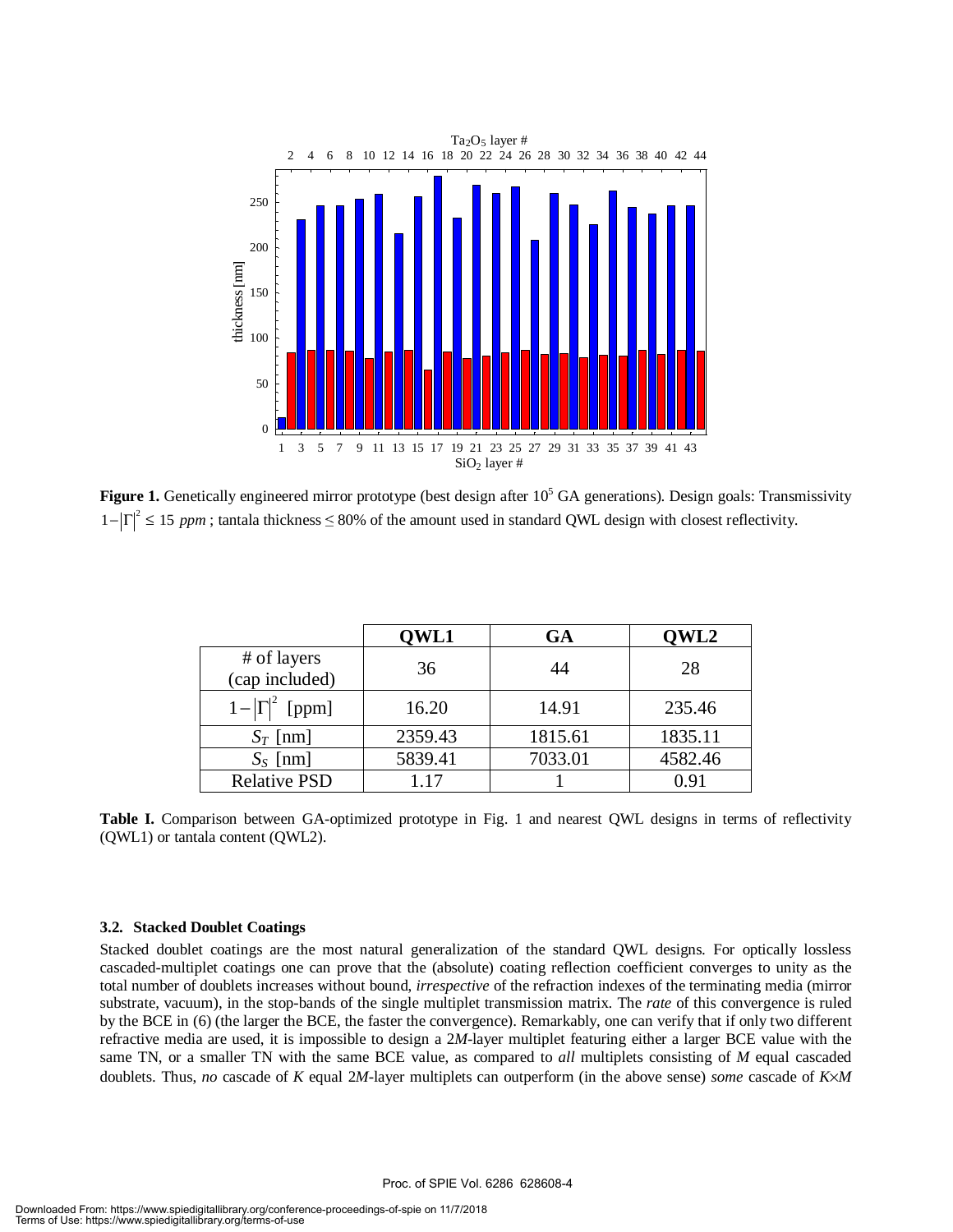equal doublets. The study of truncated periodically-layered mirrors can thus be restricted to the simplest case of (truncated) equal cascaded doublets.

The BCE and the TN of a multilayer coating composed of *N* identical cascaded doublets are functions of the doublet optical (i.e., scaled to the local wavelength) thicknesses  $z_s$  and  $z_t$  only. This results in the following simple algorithm for drawing the general trade-off design curves displayed in Figs. 2 and 3:

- *Assign the number N of doublets;*
- *Assign the upper-bound TN of the whole coating;*
- Compute the corresponding upper-bound doublet TN;
- Determine  $z_s$  and  $z_r$  so as to maximize the doublet BCE under the above TN constraint.

The last step in the algorithm, once  $z_s$  and  $z_r$  have been determined, consists of computing the overall multilayer reflectivity. A number of representative regions corresponding to possible doublet TN constraints (shaded areas), and a few constant BCE contours (squeezed ellipse-like curves) in the  $z_s - z_r$  plane are shown in Fig. 4.

The last step in the algorithm corresponds to finding the point on the (straight) borderline of the allowed TN region where the BCE is maximum, i.e., the BCE contour *tangent* to the TN borderline, as illustrated in Fig. 5(a). This also corresponds to the point on that particular BCE contour featuring the *minimum* doublet TN, as can be seen from Fig. 5(a). One can also observe from Fig. 5(b) that the sought points are very close to the  $z_s + z_r = \lambda/2$  line, the BCE contour lines being rather close to that line. Indeed, for all practical purposes one can assume (as actually done in drawing Figs. 2 and 3)  $z_s + z_t = \lambda/2$ , which is the well-known Bragg condition.<sup>†</sup>

The trade off curves in Figs. 2 and 3 contain all the information needed to optimize the design of a cascaded-doublet multilayer. Here, "optimal" means that no other multilayer composed of *N* equal cascaded doublet featuring a prescribed coating TN will exhibit a larger (absolute) reflection coefficient, when inserted between the same terminal media.

By inspection of the curves in Fig. 3, it can be understood that for any fixed value of the mirror reflectivity there exists an optimum value of *N* (and of the ratio  $z_T/z_s$ ) yielding the minimum TN. Indeed, beyond a certain *N* (below a certain value of the ratio  $z_T/z_s$  of the order of  $\gamma^{-1}$ ) the TN will eventually start growing. This is exemplified in Fig. 6, for the special case  $1-|\Gamma|^2 = 8.3$  ppm. The bullets and circles in Fig. 6 refer to the *exact* doublet optimization algorithm and approximate (thickness *ratio* optimized, doublet thickness  $= \lambda/2$ ) one, respectively. It is observed that the already mentioned uncertainty (assumed to be  $\pm 3\%$  in Fig. 6) in the value of the specific noise ratio  $\gamma$  blurs the distinction between the full and approximate procedure.

#### **3.3. Tweaked Cascaded-Doublet Configurations**

The coating reflection coefficient can still be improved by tweaking the thickness of a few terminal layers, at the expense of a comparatively almost irrelevant raise in the coating TN. To explore this possibility, we used again our GA engine. Figure 7 illustrates the effect of tweaking the first (silica) and last (tantala) layer, for the special case of the minimum-noise 23-doublet 8.3 ppm mirror (the minimum noise point in Fig 6). In this case, the transmissivity can be further reduced by some 10%, while increasing the TN by  $\sim$ 1%. Tweaking the next to first (respectively, last) terminal layer produces less dramatic improvements. Going beyond this stage does not seem to provide worthwhile improvements.

<sup>&</sup>lt;sup>†</sup> In the progress of this work we became aware <sup>18</sup> of a CSIRO proposal for using cascaded tantala/silica doublets with optical thicknesses of ( $\lambda/8$ ,  $3\lambda/8$ ) in place of the standard QWL.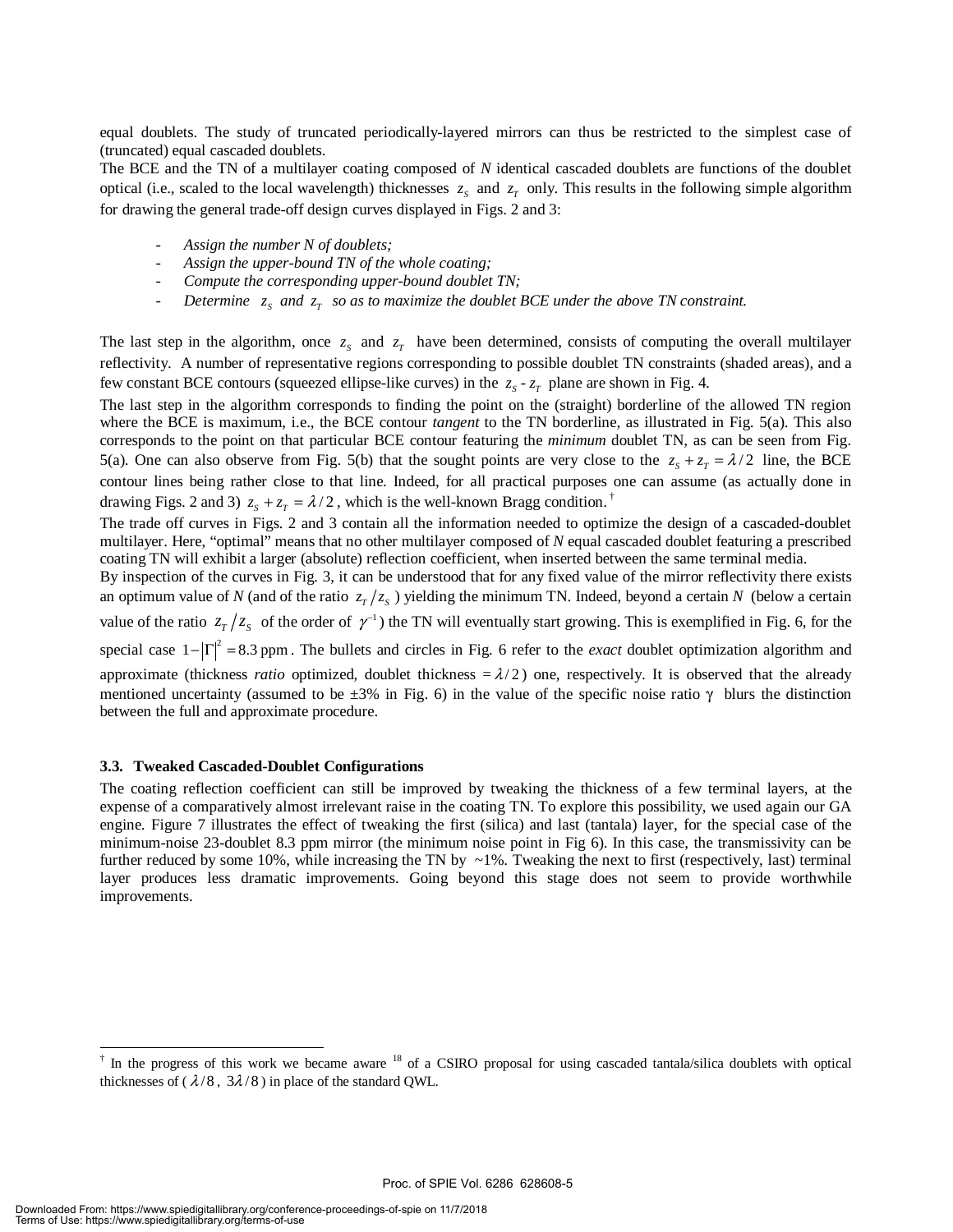

**Figure 2.** Cascaded-doublet coatings design nomogram. Trade-off design curves for fixed number *N* of doublets and γ *=10*. Points on the curves corresponding to the same value of the tantala/silica (optical) thickness-ratio are joined by thin lines. The rightmost point on each curve corresponds to the standard QWL ( $z_r = z_s = \lambda/4$ ) design.



**Figure 3.** Cascaded doublet coatings. Trade-off design curves for several values of the number *N* of doublets and γ *=10*. The rightmost point on each curve corresponds to the standard QWL design.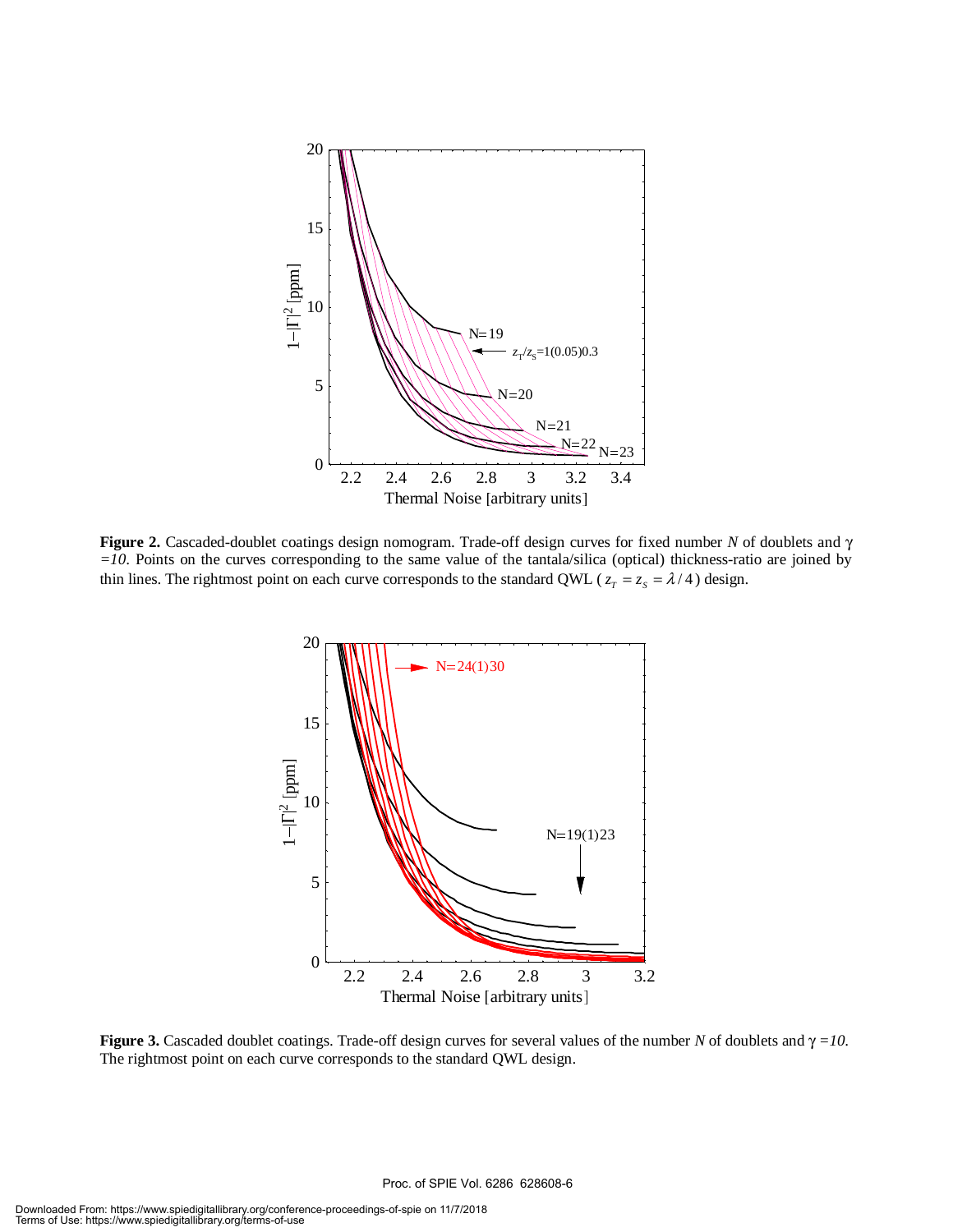

**Figure 4.** Cascaded doublet coating. Constant BCE contours and constant TN lines of single doublet vs. optical thickness (i.e., in units of local wavelength) of doublet layers.



**Figure 5.** Cascaded doublet coating thickness optimization. Constant BCE (dark) and noise (light) contours of single doublet shown. Cross markers identify optimal designs. Equivalence between reflectivity maximization under a TN constraint, and TN minimization under a reflectivity constraint is evident. Left panel (a): Exact optimization. Right panel (b): Approximate optimization (half-wavelength doublets, thickness ratio optimized).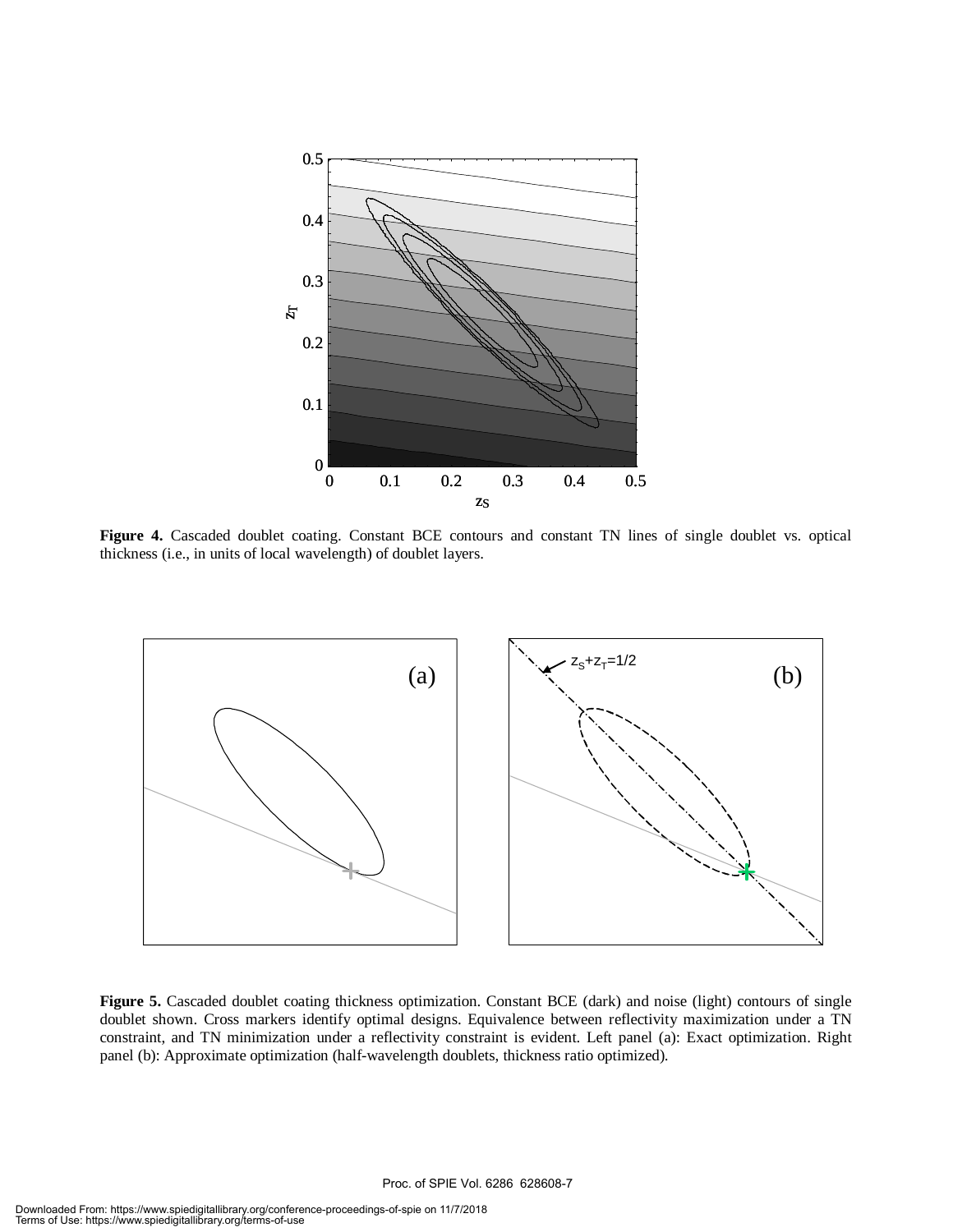

**Figure 6.** Cascaded doublet coating noise vs. number of doublets at  $1 - |\Gamma|^2 = 8.3$  ppm. Circles: Half-wavelength doublets, thickness ratio optimized. Bullets: Exact optimization. Error bars correspond to ±3 % uncertainty in the nominal specific noise ratio  $γ=10$ .

#### **4. CONCLUSIONS AND RECOMMENDATIONS**

In this paper, the optimization of multilayer mirror coating for lowest noise at a prescribed reflectivity has been addressed. Brute force optimization based on evolutionary (genetic) algorithms suggested considering cascaded doublet designs. Tradeoff design curves in the form of reflectivity vs. TN curves have been obtained, whereby the optimum (optical) thicknesses of the doublet layers can be obtained.

The main result obtained by applying the above design hints is a reduction of the coating TN of the order of 14% (assuming the specific noise ratio  $\gamma = 10$ ) as compared to the standard QWL design, at transmissivity levels of the order of 10 ppm. Under the simplest assumptions where the GW sources are distributed homogeneously/isotropically throughout space, and their spectral power is essentially contained in the coating-noise dominated sensitivity band of the instrument, this would boost the event rate by some 25%. Similar figures <sup>19</sup> are obtained for the 1ppm AdvLIGO baseline design. 20, 21

The TN reduction is obtained at the expense of an affordable increase in the number of layers, entailing a reduction (increase) in the total amount of tantala (silica) used. The related power absorption, frequency and polarization response, as well as the effects of random errors in the dielectric layer thicknesses and in the measured silica/tantala mechanical loss angles were also investigated.<sup>19</sup> These results, in parallel with the development of novel materials (titanium-doped tantala) featuring lower mechanical and optical losses, are currently being used in the fabrication of prototypes (in collaboration with the CNRS Laboratoire des Matériaux Avancés, Lyon, France). Direct TN measurements are planned with the Thermal Noise Interferometer (TNI) at the California Institute of Technology, Pasadena, CA, USA, as a collaboration with the LIGO Lab.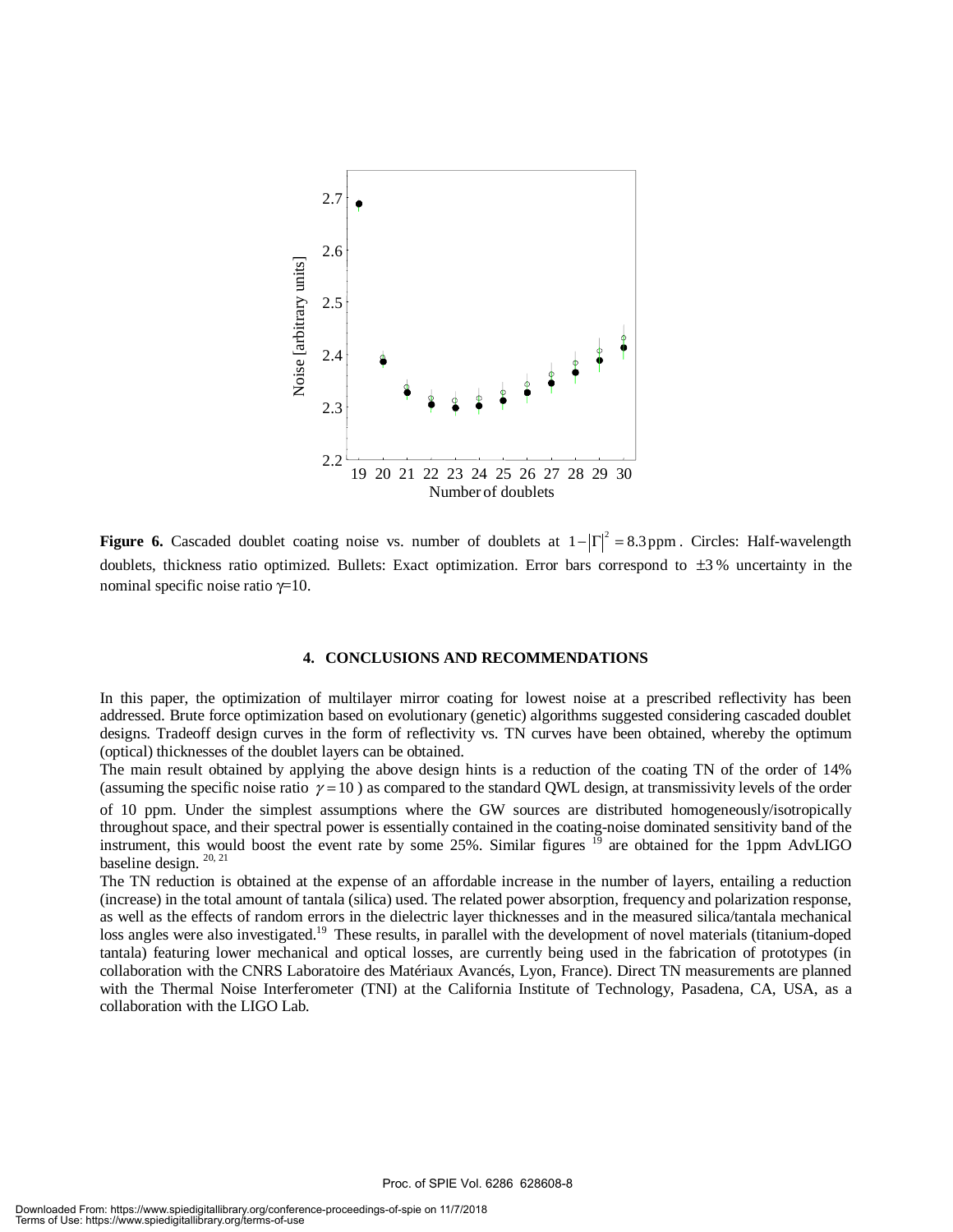

**Figure 7.** Cascaded 23-doublet coating. Transmissivity vs. terminal layer thickness (here, in units of  $\lambda/2$ ). Optimum values:  $z_s^{(1)} = 50.19$  nm,  $z_T^{(N)} = 232.56$  nm (to be compared with  $z_s^{(1)} = 362.358$  nm,  $z_T^{(N)} = 164.255$  nm for the internal layers).  $1-|\Gamma|^2$  is accordingly reduced from 8.3 to 7.29 ppm (12%). TN is increased from 2.3 to 2.33 (+1.3%).

#### **ACKNOWLEDGMENTS**

This work has been performed within the frame of a MOU with the LIGO Scientific Collaboration (LSC), and has been sponsored in part by the Italian National Institute for Nuclear Physics (INFN, Gruppo V) through the COAT project. The work of J.A. and R.DS. was supported by the National Science Foundation under Grant No. PHY-0107417.

#### **REFERENCES**

- 1. http://www.ligo.caltech.edu
- 2. http://www.virgo.infn.it
- 3. http://www.geo600.uni-hannover.de
- 4. http://tamago.mtk.nao.ac.jp
- 5. G. M. Harry *et al.*, "Optical coatings for gravitational wave detectors", in *Advances in Thin Film Coatings for Optical Applications,* J. D. T. Kruschwitz and J. B. Oliver, Eds., *Proc. SPIE* **5527**, SPIE, Bellingham, WA, USA, 2004, pp. 33-40.
- 6. S. Rao, *Mirror Thermal Noise in Interferometric GW Detectors*, Ph.D. Thesis, California Institute of Technology, CA, USA, 2003, http://etd.caltech.edu/etd/available/etd-05092003-153759/unrestricted/thesis.pdf
- 7. G. M. Harry *et al.*, "Thermal noise in interferometric gravitational wave detectors due to dielectric optical coatings," *Class. Quantum Grav.* **19**, pp. 897-917, 2002.
- 8. G. M. Harry *et al.*, "Thermal noise from optical coatings in gravitational wave detectors," *Appl. Optics* **45**, pp. 1569-1580, 2006.